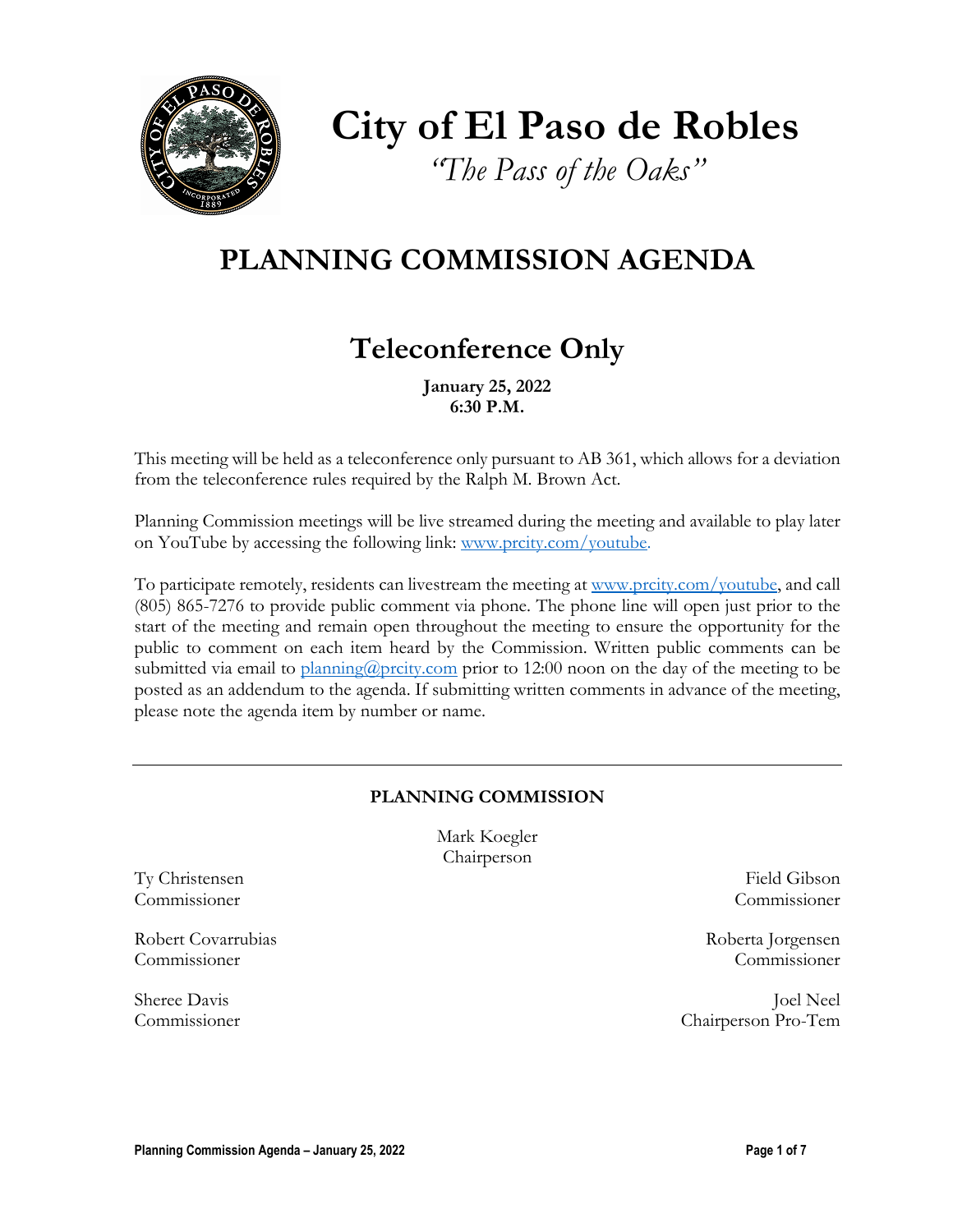### **CITY STAFF**

Warren Frace Darren Nash Community Development Director City Planner

Assistant Planner Assistant Planner

Darcy Delgado David Athey, P.E. Associate Planner City Engineer

Katie Banister Lori Wilson

# **LEGAL COUNSEL**

Elizabeth Hull Isaac Rosen Interim City Attorney Interim Deputy City Attorney

- **Call to Order** A.
- **Pledge of Allegiance** B.
- **Roll Call**  C.
- **Staff Introductions** D.
- **General Public Comments Regarding Matters not on the Agenda** E.
- **Agenda Items Proposed to be Tabled or Re-Scheduled**  F.

All items on the Planning Commission Agenda are scheduled for action unless explicitly otherwise stated. Planning Commission Action on General Plan Amendments, Rezones, Street and Public Easement Abandonments, Street Name Changes, Code Amendments, and any legislative related action is a recommendation to the City Council; the City Council will hold a separate public hearing prior to taking final action. All Other Planning Commission action is final unless an appeal application, including the required fee, is filed with the Community Development Department within 15 calendar days of the date of the action. Any member of the public or the City Council may file an appeal. Please see last page of agenda for how to file an appeal.

#### **PUBLIC HEARINGS**  G.

## **1.** [Sunrise Villas](https://www.prcity.com/DocumentCenter/View/33063/January-24-2022-Planning-Commission-Item-1-PDF) (PD21-12/ P21-0119)

Applicant – Paso Robles Housing Authority (PRHA) and Affordable Housing Development Corporation (AHDC) East of Fontana Road, North of Linne Road in the Olsen – South Chandler Ranch Specific Plan, APN: 025-382-001 The application is for a development plan for a 69-unit low-income housing development including an affordable housing density bonus.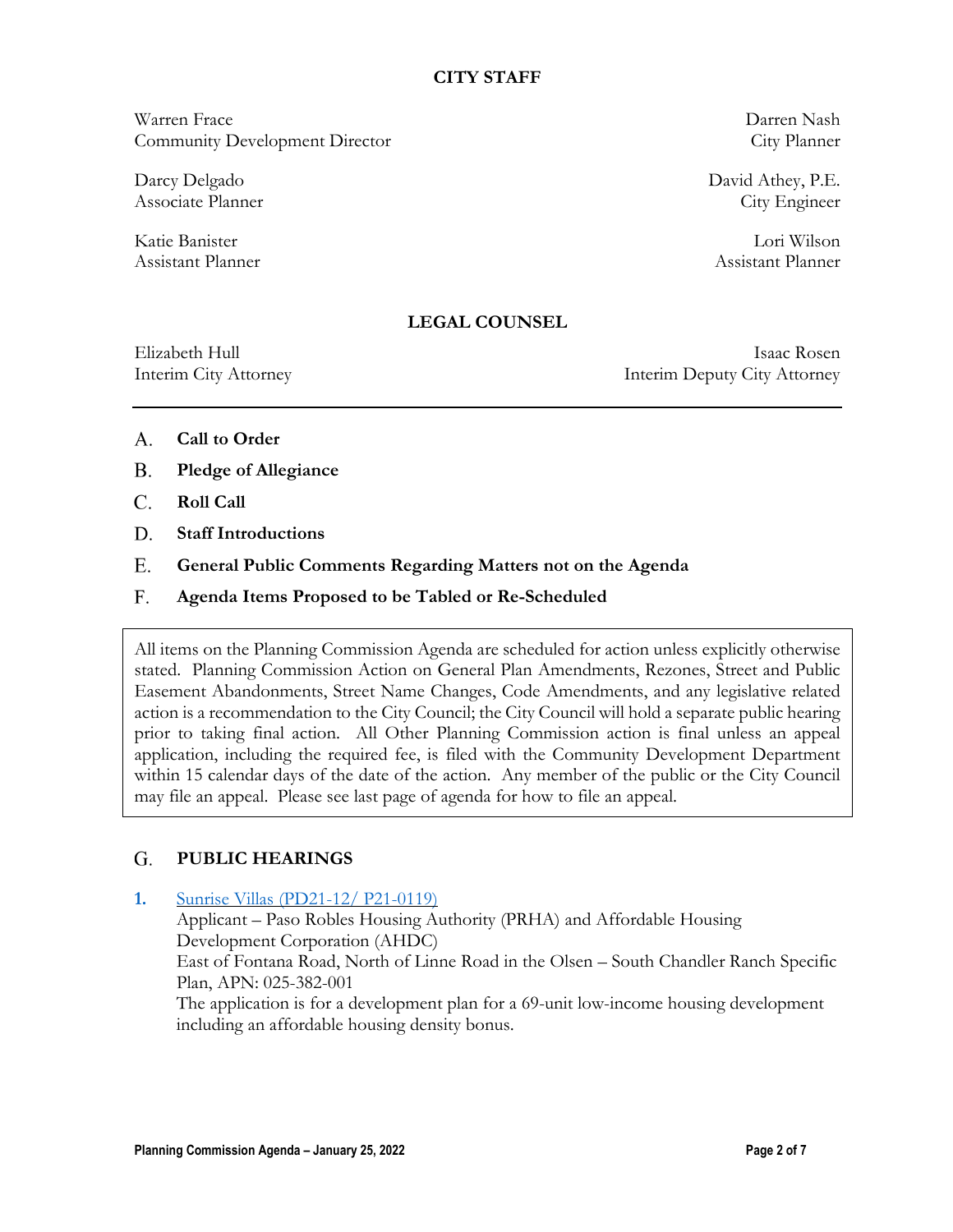# **Options:**

- 1. Adopt Draft Resolution 22-XXX, approving Planned Development 21-12, as conditioned.
- 2. Approve the project with modifications to Draft Resolution 22-XXX.
- 3. Refer the project back to staff for additional analysis.
- 4. Deny the project by adopting findings of denial.

#### **DISCUSSION ITEMS H.**

#### **CONSENT CALENDAR** I.

2. Development Review [Committee Minutes \(for approval\):](https://www.prcity.com/DocumentCenter/View/33064/January-24-2022-Planning-Commission-Item-2-PDF)

December 13, 2021 December 20, 2021 January 10, 2022

3. [Planning Commission Minutes \(for approval\):](https://www.prcity.com/DocumentCenter/View/33065/January-24-2022-Planning-Commission-Item-3-PDF)

January 11, 2022

#### **OTHER REPORTS** J.

- 4. [Housing Constraints Advisory Committee](https://www.prcity.com/DocumentCenter/View/33066/January-24-2022-Planning-Commission-Item-4-PDF) (HCOC) / Zoning Code Update Report
- 5. [Paso Robles Street Report](https://www.prcity.com/DocumentCenter/View/33067/January-24-2022-Planning-Commission-Item-5-PDF)
- 6. [Development Review](https://www.prcity.com/DocumentCenter/View/33068/January-24-2022-Planning-Commission-Item-6-PDF) Committee Rotation Schedule

| Month    | Commissioners |         |             |
|----------|---------------|---------|-------------|
| January  | Gibson        | Koegler | Covarrubias |
| February | Gibson        | Neel    | Covarrubias |

#### **PLANNING COMMISSIONERS' COMMENTS K.**

- **STAFF COMMENTS** L.
- **ADJOURNMENT M.**

Any writing or document pertaining to an open session item on this agenda which is distributed to a majority of the Planning Commission after the posting of this agenda will be available for public inspection at the time the subject writing or document is distributed. The writing or document will be available for public review in the Community Development Department, 1000 Spring Street, Paso Robles, CA, during normal business hours, and may be posted on the City's web site at <http://www.prcity.com/agendacenter/Planning-Commission-5>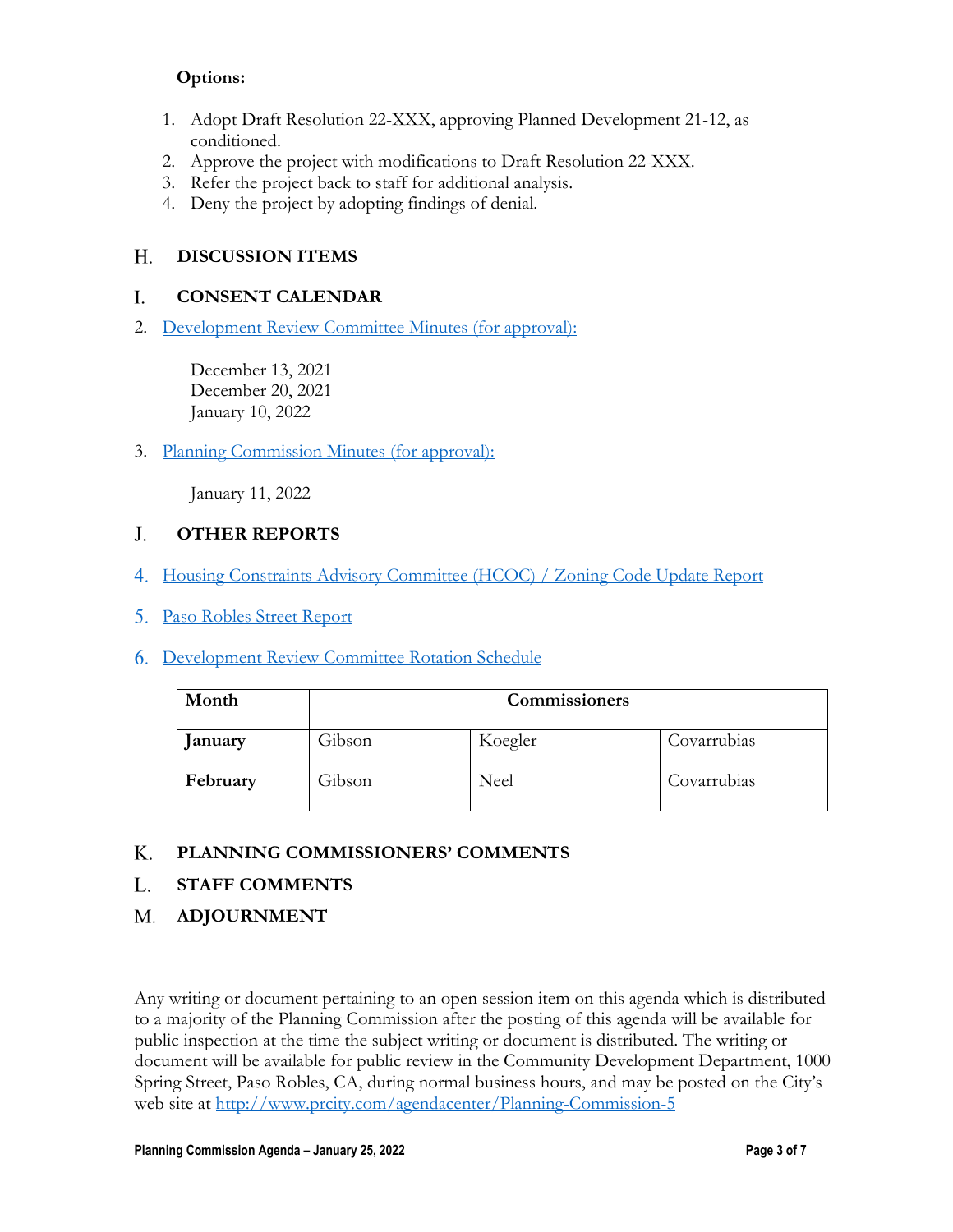All persons desiring to speak on an agenda item are asked to fill out *Speaker Information* **Cards** and place them at the Staff Table prior to public discussion of that item. Each individual speaker will be limited to a presentation total of three (3) minutes per item.

**AMERICANS WITH DISABILITIES ACT** Any individual, who because of a disability needs special assistance to attend or participate in this meeting, may request assistance by contacting the City Clerk's Office (805) 237-3960. Whenever possible, requests should be made four (4) working days in advance of the meeting.

# **PLANNING COMMISSION GUIDELINES FOR PUBLIC HEARINGS**

- 1. Staff presents overview of staff report.
- 2. Commissioners ask any questions they may have for staff on the report.
- 3. Commissioner's report any "ex parte" conversations they have had prior to the hearing with the applicants or members of the public regarding the proposed project.
- 4. Public Hearing/Comment Period Opened.
- 5. Project applicant, including applicant team members, presents their project.
- 6. Commissioners ask any questions they may have for applicant on the project.
- 7. Members of the public may speak on the proposed project.
- 8. Commissioners ask any questions they may have of speakers regarding their comments on the project.
- 9. Applicant may clarify proposal or rebut statements made by the public.
- 10. Members of the public may add any new comments, but not repeat earlier comments on the proposed project in response to applicant's clarification/rebuttal.
- 11. Public Hearing/Comment Period is closed.
- 12. The Chair will address questions posed by the public and look to staff to provide responses, which will be directed to the Chair. If commissioners have additional questions of the applicant at this point, such questions should be directed through the Chair.
- 13. Commissioners ask questions they may have for staff.
- 14. Commissioners discuss proposed project.
- 15. If commissioners believe additional information is needed, they may reopen the public hearing/comment and/or continue it to a future date.
- 16. Commissioners vote on proposed project.
- 17. If the Commission has the authority to approve a project, applicants and members of the public have 15 calendar days to file an appeal to the City Council. If the Commission only has authority to make a recommendation to the City Council on a project, the matter will be scheduled for a public hearing before the City Council at a future date.
- NOTE: The Chair reserves the right to reopen the public hearing if he/she believes the applicant and/or public may have additional information pertinent to the discussion.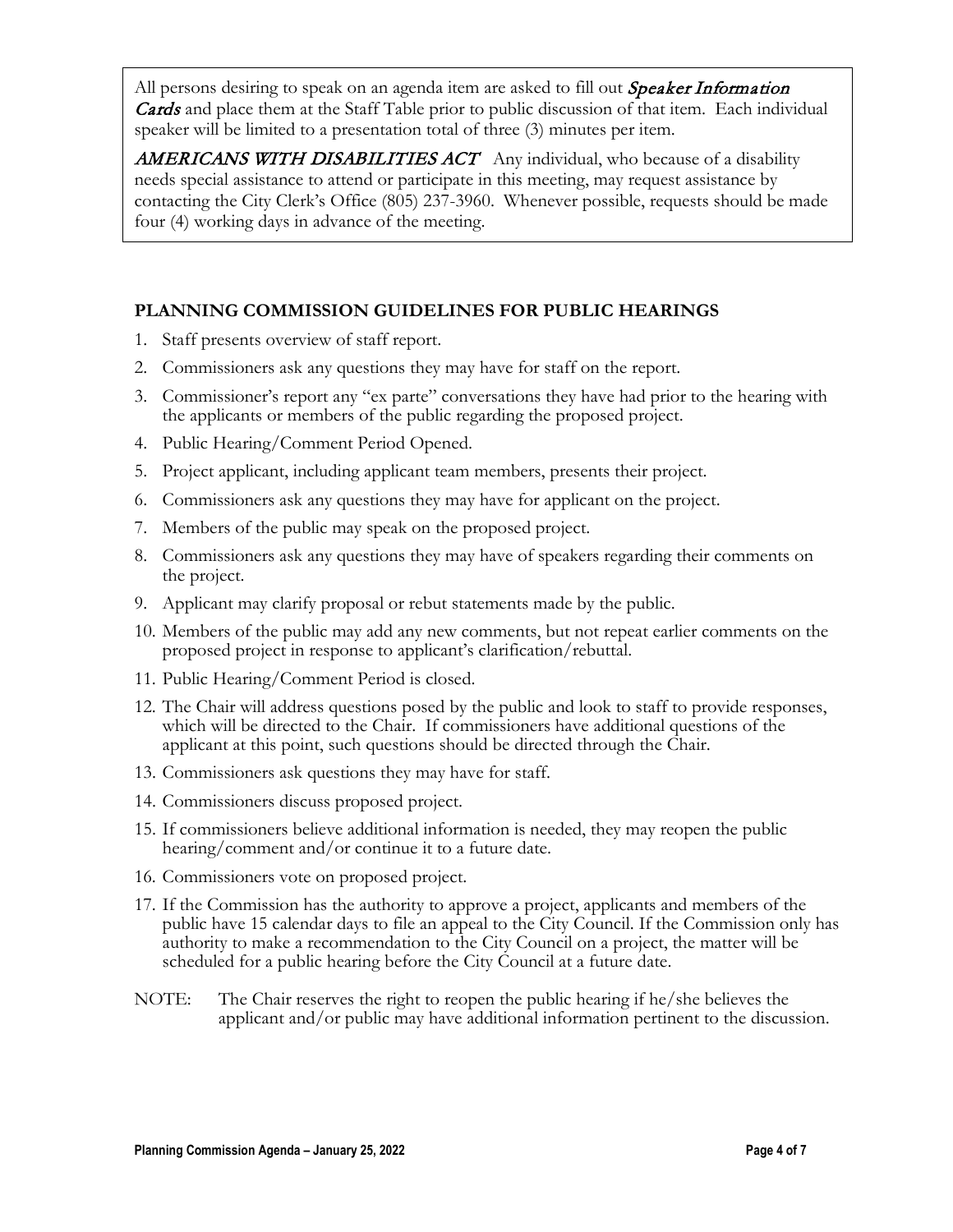# **GROUND RULES FOR PUBLIC HEARINGS AND COMMENTS**

- 1. Planning Commissioners desire to hear from all persons that wish to speak, regardless of their point of view on a proposed project.
- 2. All parties: commissioners, staff, applicants, and the public, are to be courteous and civil to each other during the meeting. Personal attacks and rude remarks will not be tolerated.
- 3. Conversations in the audience during public hearings, comment periods, and discussion are disruptive and are not welcome.
- 4. Cell phones and electronic devices are to be put in silent mode or turned off.
- 5. All testimony from applicants and the public is to be given, one person at a time, from the lectern. Meetings are recorded, and the microphone on the lectern is necessary for recordation of comments. No comments, other than from the lectern, will be made or accepted.
- 6. Applicants and members of the public are to address their questions and comments to the Chair of the Planning Commission and not to staff or other members of the audience.
- 7. Members of the public wishing to speak need to state their name and address before making comments. They are encouraged to fill out a speaker card so that their names may be accurately recorded in the minutes of the meeting.
- 8. Where it appears that several people may want to comment on a project, the Chair of the Planning Commission may set a time limit, such as 3 minutes, for each public comment.
- 9. Where it appears that several people may want to comment on a project, members of the public may be asked not to repeat comments provided by others. They may, however, state that they agree with certain prior comments.
- 10. Members of the public are not to ask other members of the public for a show of support for their position. They may, however, ask the Planning Commission Chair if they would accept a show of hands for support.
- 11. In general, applause from the audience for a position is not acceptable. At the close of the agenda item, following a vote of the commission on the project, members of the public may render a polite applause.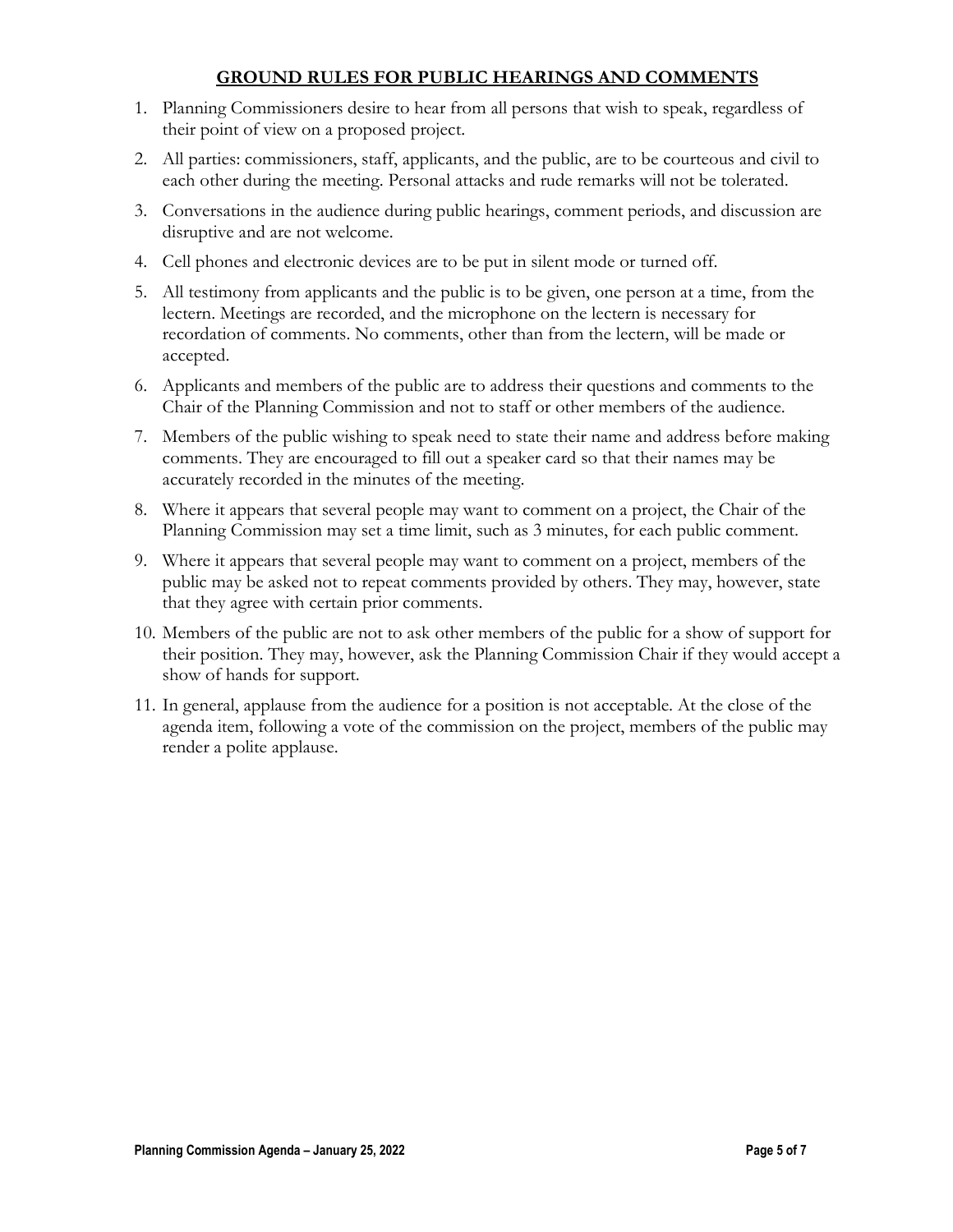# **PLANNING RELATED APPEAL PROCESS**

Decisions or determinations by the City's staff, Development Review Committee (DRC) or Planning Commission can be appealed by any interested person (applicant, neighbor, public official, or other interested party). The appeal process is described by Chapter 21.23.A of the City's Municipal Code, and is summarized as follows:

- a. An appeal of a staff determination or interpretation will be heard by the Planning Commission. There is no charge to the appealing party.
- b. The DRC is a subcommittee of the Planning Commission. Their role is to review design details as outlined in Chapter 21.23 B of the Municipal Code. Any decision, determination or recommendation of the DRC may be appealed to the full Planning Commission. There is no charge to the appealing party. In the absence of an appeal to the City Council, the Planning Commission is the final authority on Lot Line Adjustments, Parcel and Subdivision Maps, Conditional Use Permits, Planned Developments, design details and Zoning Code interpretations. Decisions and determinations by the Planning Commission are appeal able to the City Council. Appeals to the City Council require a \$200 fee deposit to be applied toward actual City costs to prepare the appeal (staff time to prepare a report that adequately responds to the appeal, report printing, and required public notices), as adopted by City Council Resolution No. 06-128. Appellants are hereby notified that the actual cost of an appeal may exceed the \$200 deposit and that they will be billed for any additional amounts necessary to cover actual City costs.

### When must an appeal be filed?

An appeal must be filed within fifteen (15) calendar days of the decision. Upon receipt of an appeal, the matter will be scheduled for consideration before the appeal body as soon as feasible. Appeal applications can be obtained from the City's website at [www.prcity.com,](http://www.prcity.com/) anyone in the Community Development Department or by calling (805) 237-3970.

### What is the effect of filing an appeal?

If an appeal is filed, the body considering the appeal will consider the request as if it were a new application. Opportunities will be provided for all interested parties to speak and/or provide evidence to support approval or denial of the appeal.

There is no penalty for filing an appeal. The City cannot and will not penalize anyone for filing an appeal. Each application for a land use or other entitlement is handled on a "first-come-firstserved" basis. (The City keeps a "log" of applications filed, and any of the public is welcome to confirm the order of processing for each application.)

### How Can I Get More Information on Appeals?

Please check the City's website at [www.prcity.com,](http://www.prcity.com/) call the Community Development Department at (805) 237-3970, or stop by City Hall at 1000 Spring Street, Paso Robles, CA 93446.